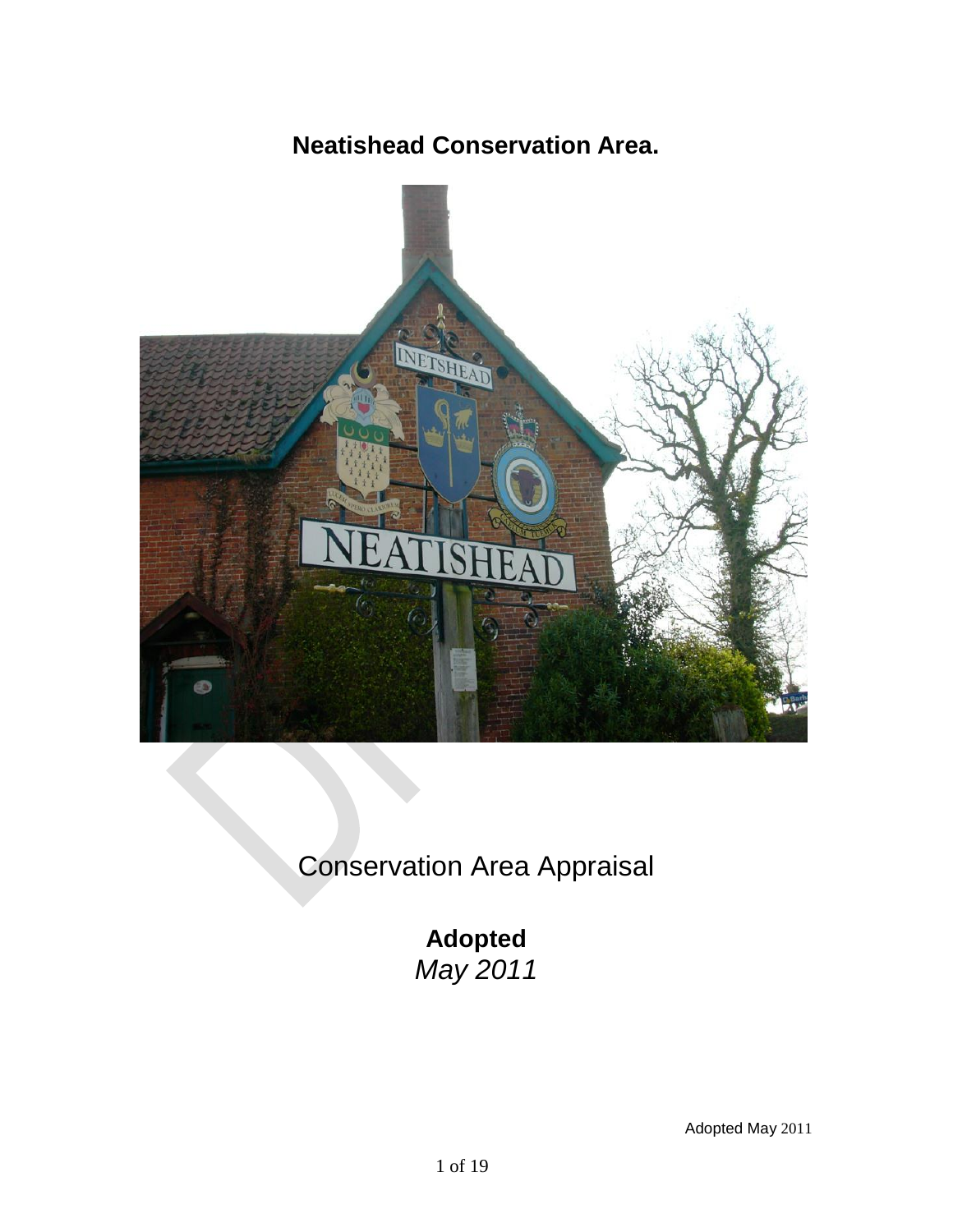## *1. Introduction*

#### *Why have Conservation Areas?*

A review of policies relating to the historic environment carried out by English heritage on behalf of the Secretary of States for Culture Media and Sport and the Environment Transport and the Regions was published in December 2000 under the heading 'Power of Place'.

The Report which reflected views now held generally by the population at large, confirmed 5 main messages

- i Most people place a high value on the historic environment and think it right there should be public funding to preserve it.
- ii Because people care about their environment they want to be involved in decisions affecting it.
- iii The historic environment is seen by most people as a totality. They care about the whole of their environment.
- iv Everyone has a part to play caring for the historic environment. More will be achieved if we work together.
- v Everything rests in sound knowledge and understanding and takes account of the values people place on their surroundings.

In summary we must balance the need to care for the historic environment with the need for change. We need to understand the character of places and the significance people ascribe to them.

The concept of conservation areas was first introduced in the Civic Amenities Act 1967, in which local planning authorities were encouraged to determine which parts of their area could be defined as "Areas of Special Architectural or Historic Interest, the character or appearance of which it is desirable to preserve or enhance".

The importance of the 1967 Act was for the first time recognition was given to the architectural or historic interest, not only of individual buildings but also to groups of buildings: the relationship of one building to another and the quality and the character of the spaces between them.

The duty of local planning authorities to designate conservation areas was embodied in the Town and Country Planning Act 1971, Section 277. Since then further legislation has sought to strengthen and protect these areas by reinforcing already established measures of planning control which is now consolidated in the Planning (Listed Buildings and Conservation Areas) Act 1990.

Unlike listed buildings, which are selected on national standards, the designation of Conservation Areas in the main is carried out at District level based upon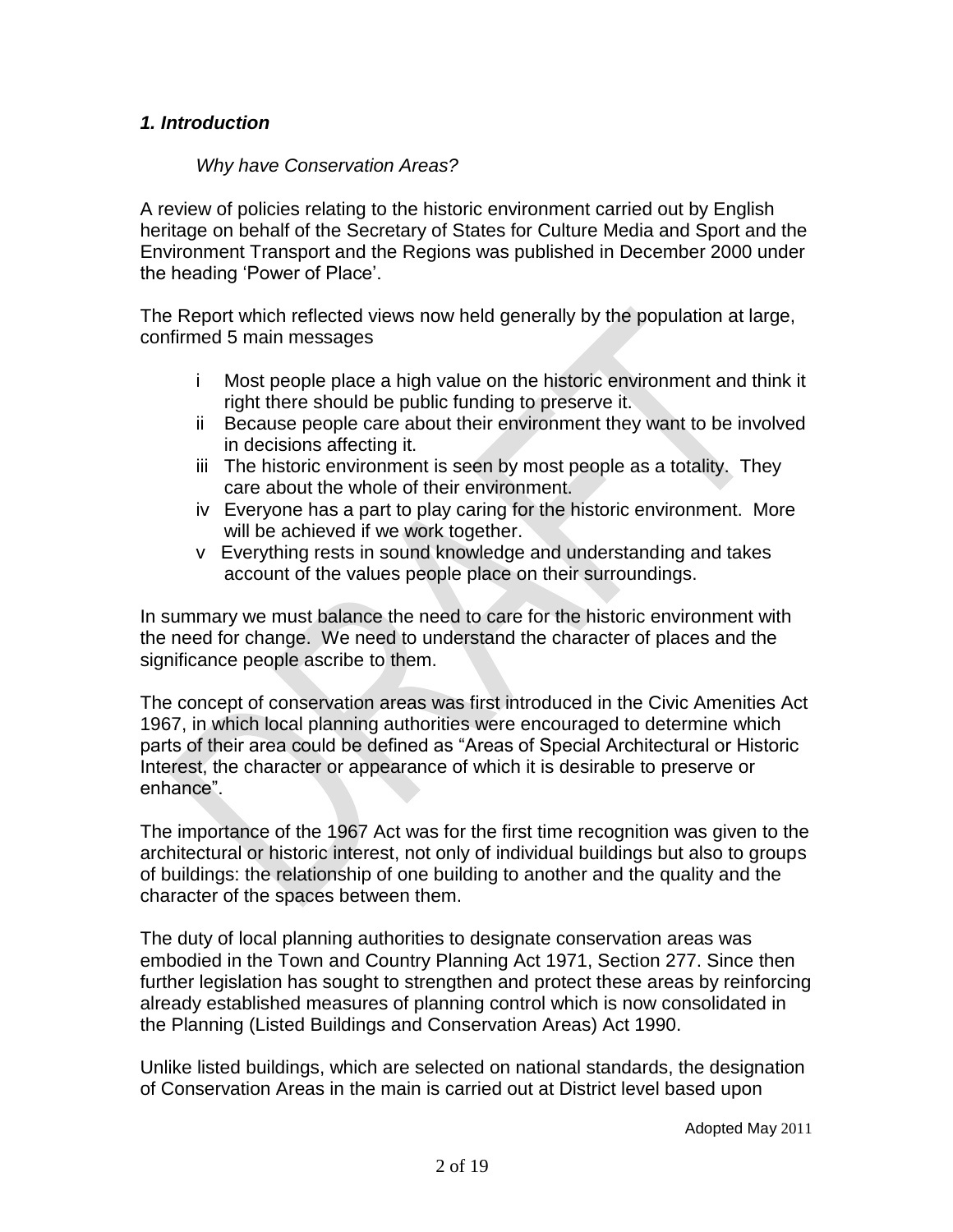criteria of local distinctiveness and the historic interest of an area as a whole. However, in the past, the criteria adopted by different local authorities in determining what constitutes a special area have tended to vary widely. For example, although public opinion seems to be overwhelmingly in favour of conserving and enhancing the familiar and cherished local scene, what is familiar to many, may only be cherished by some.

Over the last 30 years this approach has changed significantly. Much greater emphasis is now placed on involving the local community in evaluating 'what makes an area special', whether it should be designated and where boundaries should be drawn.

It is now recognised that the historical combination of local architectural style and the use of indigenous materials within the wider local landscape creates what has been termed 'local distinctiveness'. Distinctiveness varies within the relatively restricted confines of individual counties, which in turn are distinct in terms of the country as a whole.

Conservation Area designation for settlements and wider areas which embody this local distinctiveness may afford them protection against development which bears no relation to the locality either in terms of the buildings within it or landscape surrounding it.

The historical development of such settlements and their surrounding landscape are the 'journals' through which the social and economic development of the locality can be traced. The pattern of agricultural and industrial progress of settlements (their social history) is by definition expressed in the architecture and landscape of any area.

It is not intended (nor would it be desirable) to use Conservation Area designation as a way of preventing or restricting development, the expansion of a settlement or preventing contemporary innovative design. Logically in the future new development should add to, rather than detract from the character of an area and will in turn help to chart historical development. However, all development should seek to preserve and enhance the character and appearance of the area.

## *2. Aims and objectives*

The conservation area at Neatishead was originally designated in 1975. This reappraisal examines the historic settlement and special character of Neatishead, reviews the boundaries of the conservation area and suggests areas for change.

The appraisal will provide a sound basis for development management and encourage development initiatives which endeavour to improve and protect the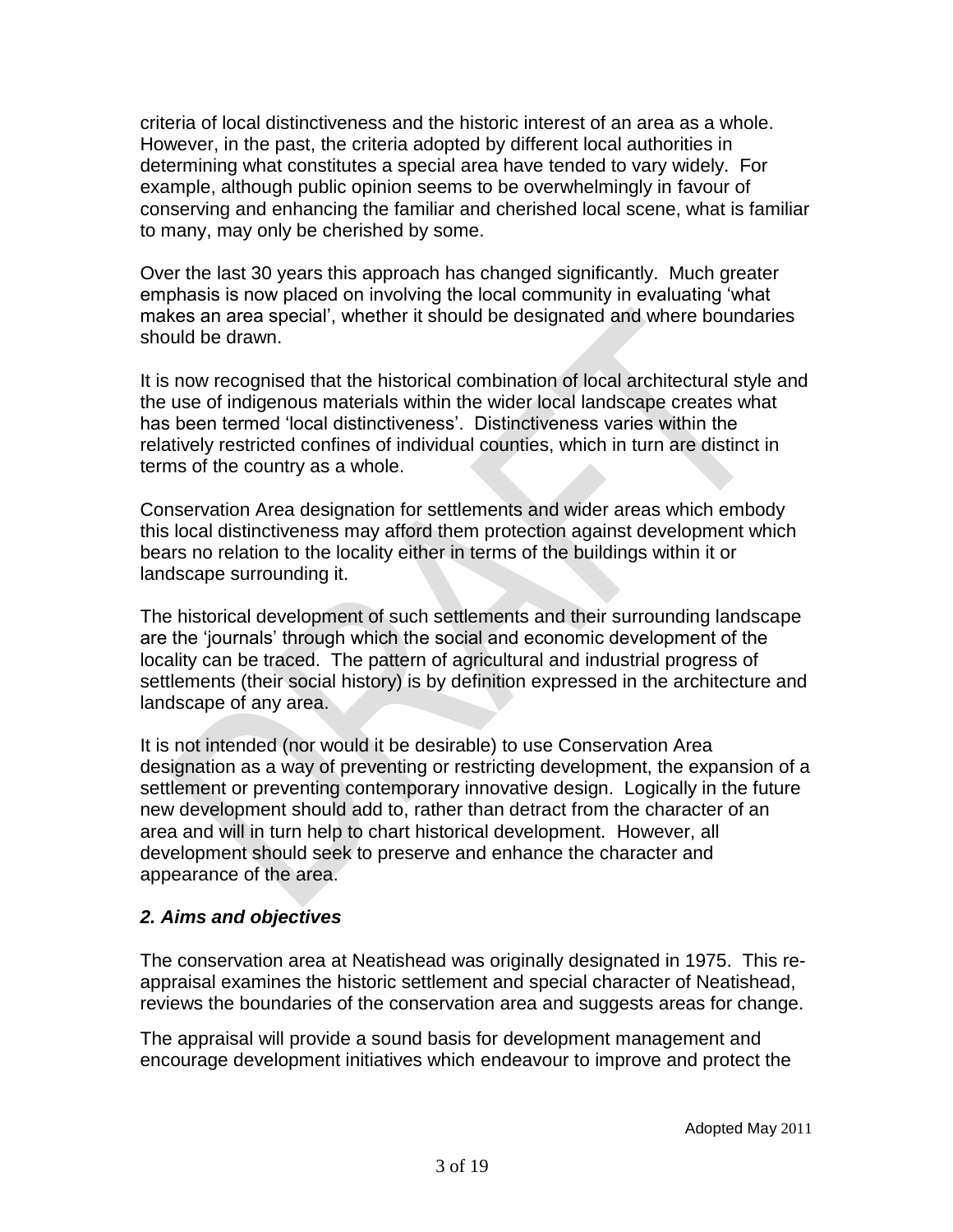conservation area as well as stimulating local interest and awareness of both problems and opportunities.

# *3. Planning Policy Context*

There are a range of policies which affect Conservation Areas within the Broads Authority area, originating from both national and local sources. The latest national documents in respect of historic buildings and conservation areas are The Government's Statement on the Historic Environment for England 2010, Planning Policy Statement No. 5: Planning for the Historic Environment, (2010),, and PPS5 Planning for the Historic Environment: Historic Environment Planning Practice Guide March 2010. The Broads Authority endorses the contents of these documents and decisions made will reflect the various provisions contained in them.

The Norfolk Structure Plan 1999 contains policies relating to the preservation and enhancement of conservation areas which aim to;

- protect the historic character of the towns and villages, its buildings and open spaces;
- improve the quality of design for new development, alterations and extensions;
- encourage the continued maintenance of historic buildings;
- promote works which preserve or enhance the character of the Conservation Area.

In line with government policy, the Broads Authority are currently reviewing and revising local policies which will be published in a new Local Development Framework (LDF). In the meantime the more specific local policies included in the Broads Local Plan (1997) are still relevant.

To support these policies, the Broads Authority provides further advice and details in a series of leaflets, which are currently being reviewed and expanded as part of the LDF process. A list of those currently available is attached in Appendix 2.

## *4. Summary of special interest*

Neatishead is a quiet traditional village connected to the busy Broads waterways via Limekiln Dyke and Barton Broad. A cluster of houses line two roads running parallel to Limekiln Dyke, which is largely hidden from public view by many mature trees. Its character owes much to its setting in the landscape; the surrounding agricultural countryside at a higher level conceals much of the village, which is further shielded by wooded areas to the west and the east.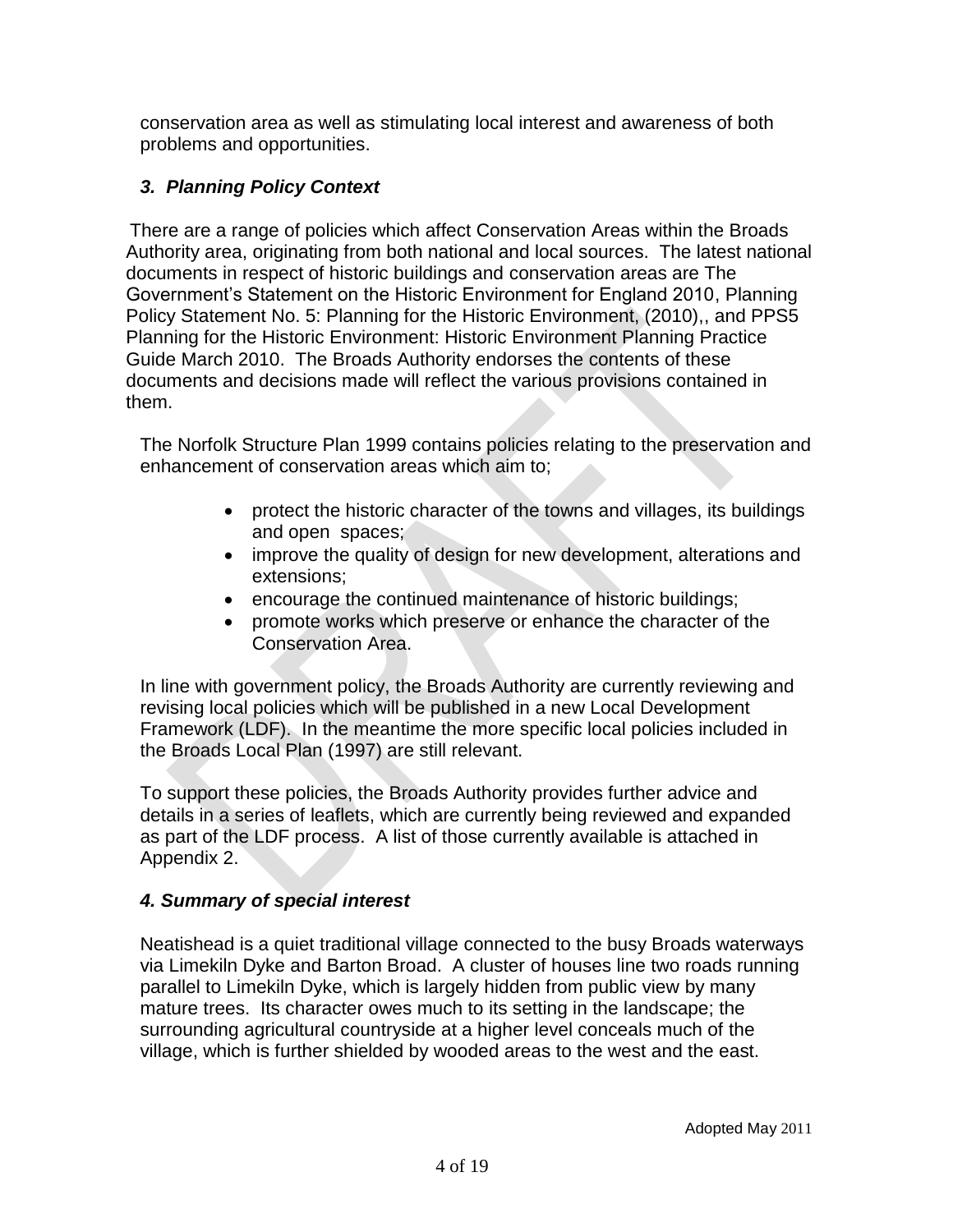#### *5. Location and context*

Neatishead lies some 11 miles (20 km) north east of Norwich and to the west of Barton Broad. Part of the village is within the Broads Authority Executive area, the remainder is in North Norfolk District Council area. In common with the nearby settlements of Barton Turf and Irstead, Neatishead has its own staithe giving access to Barton Broad via Limekiln Dyke, a narrow channel leading off the head of the Broad.

The civil parish has an area of 7.71 km² and the 2001 census records a population of 537 in 235 households. Limekiln Dyke forms the boundary of the parish to the north. Thus part of Neatishead conservation area, Hall Road and Ikens Farm, is in the adjoining parish of Barton Turf*.* To the south of Neatishead, the other settlements within the parish are Cangate, Workhouse Common, Threehammer Common and Butchers Common.

The village lies to the east of the A1151 running from Wroxham and Hoveton (some 4 miles away) in the south, to Stalham in the north, both centres for holiday visitors accessing the Broads. The village is approached via narrow rural by-roads, and a similar road to the east leads to the village of Irstead. The area is characterised by numerous twists and turns as the roads follow ancient field boundaries, through mainly arable agricultural land.

#### *Landscape setting*

The countryside around the village is relatively flat and slopes gently down to the flood plains beside Limekiln Dyke, Barton Broad and the marshy fens to the south east. Wooded areas around the watercourse and to the north west and east of Neatishead village make it a very private place. The topography restricts views into the conservation area to the buildings on higher ground, notably those that have been constructed in the 20c to the south and east. Similarly, the views out of the conservation area are restrained by the wooded fringes and the byroads which are at a lower level than the surrounding countryside.

## *Geological background*

The underlying geology of Norfolk is Cretaceous Chalk, but it only appears as a surface rock in the west of the county. With an approximate age of 100 million years, it is the oldest rock type to be found in East Anglia, and as it was subjected to smoothing glacial action a much more subdued topography has resulted than in other areas of Britain, such as the downs of the Chiltern Hills. In the eastern part of the county (roughly east of a north-south line through Norwich) the Chalk was overlain in Pleistocene times by a series of sand, muds and gravels, and these shelly deposits are known as crags. Subsequent glacial deposits gave rise to fertile sandy loam soils found in the Neatishead area, which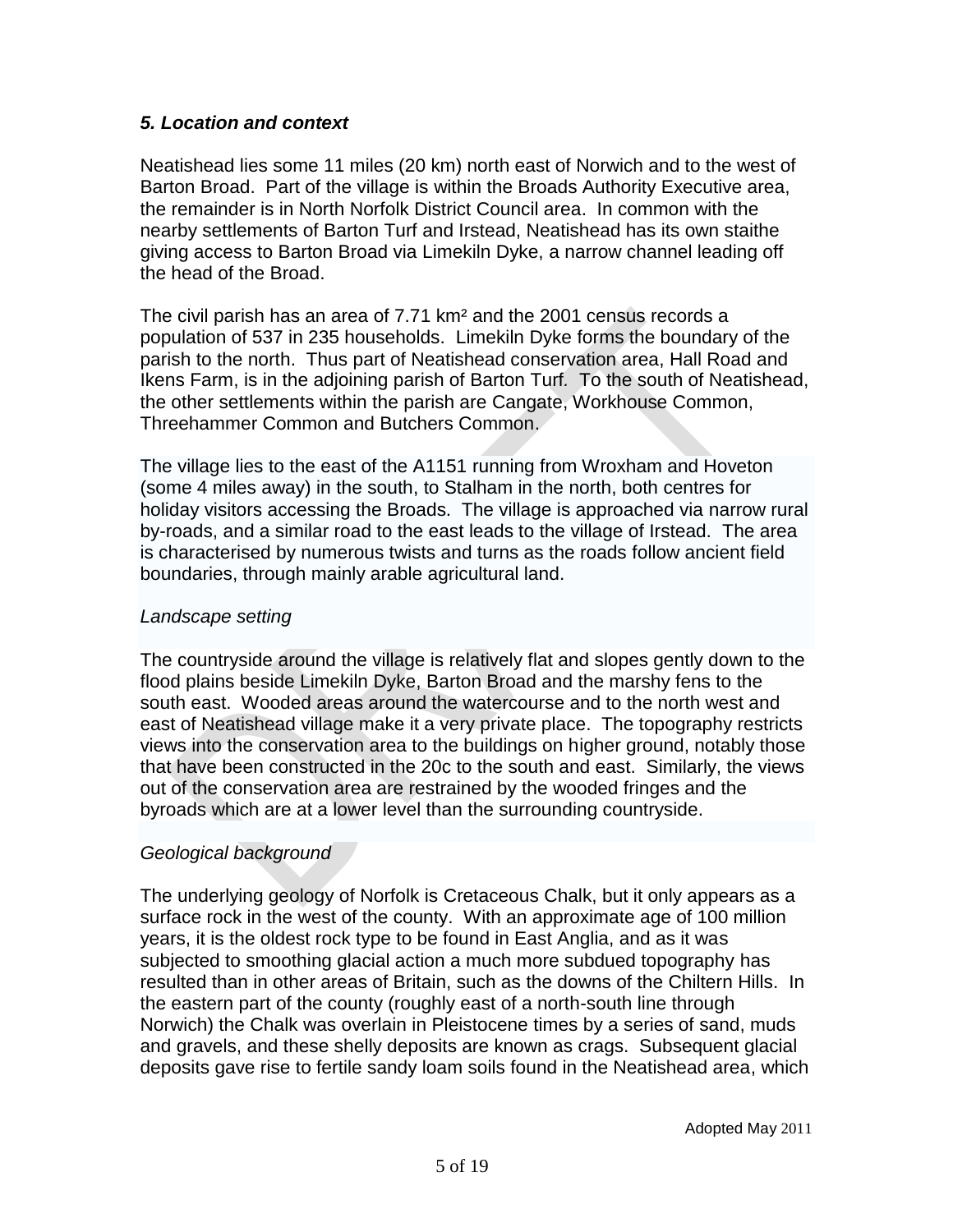are generally free draining apart from the areas adjacent to the watercourses where ground water gleys (areas of waterlogged clay) are found.

## *6. Historic development*

## *Archaeology*

The Norfolk Museums and Archaeology Service compiles records of areas of known archaeological activity, sites, finds, cropmarks, earthworks, industrial remains, defensive structures and historic buildings in the county, in the Norfolk Historic Environment Record (NHER)

The entries for Neatishead Parish include buildings or other structures above ground, which are in the main, statutorily listed. Other entries are 'spot finds' where a record is kept of anything of interest that is found during building works or other excavations. Although there is evidence of occupation within the Parish from the Neolithic period and late Bronze Age, through to the Roman and Saxon periods, the level of recorded 'finds' is low. However, this is likely to be due to a low level of archaeological work rather than a lack of activity in the area during these early periods. The Domesday Book, which was a census of the population and productive resources of the country, recorded land in the Parish as belonging to the abbey of St Benet at Holme. It also recorded that land in the Parish supported four head of cattle and five pigs. The inclusion of the Parish in this document indicates that it was settled before the Norman Conquest.

There is more evidence for settlement in the medieval period as can be seen in the earliest parts of St Peter's Church, which is outside the conservation area. No medieval buildings survive in the conservation area, although a stone from this period has been incorporated into Gothic Cottage and the former stables to Beeston Hall. During the medieval period, large areas of peat were cut to provide fuel. These peat cuttings subsequently flooded and became the broads.

One of the entries in the NHER identifies the remains of a post medieval limekiln found in garden of a house on Hall Road, to which lime was brought by Wherry, hence the name of the dyke.

## *Early development*

It is thought that the name of the village originates from Snateshirda – 'household of a retainer' or Snaet's household, and that the 's' was lost during Norman times. In the Domesday Book it is referred to by the name of Snetesherd, later changed to Netesherd.

Neatishead was in the Hundred of Tunstead. A 'Hundred' was a division of a shire and is a term dating from the C10. It was, as the name suggests, an area of land containing approximately 100 families, or 10 tithings. There were 33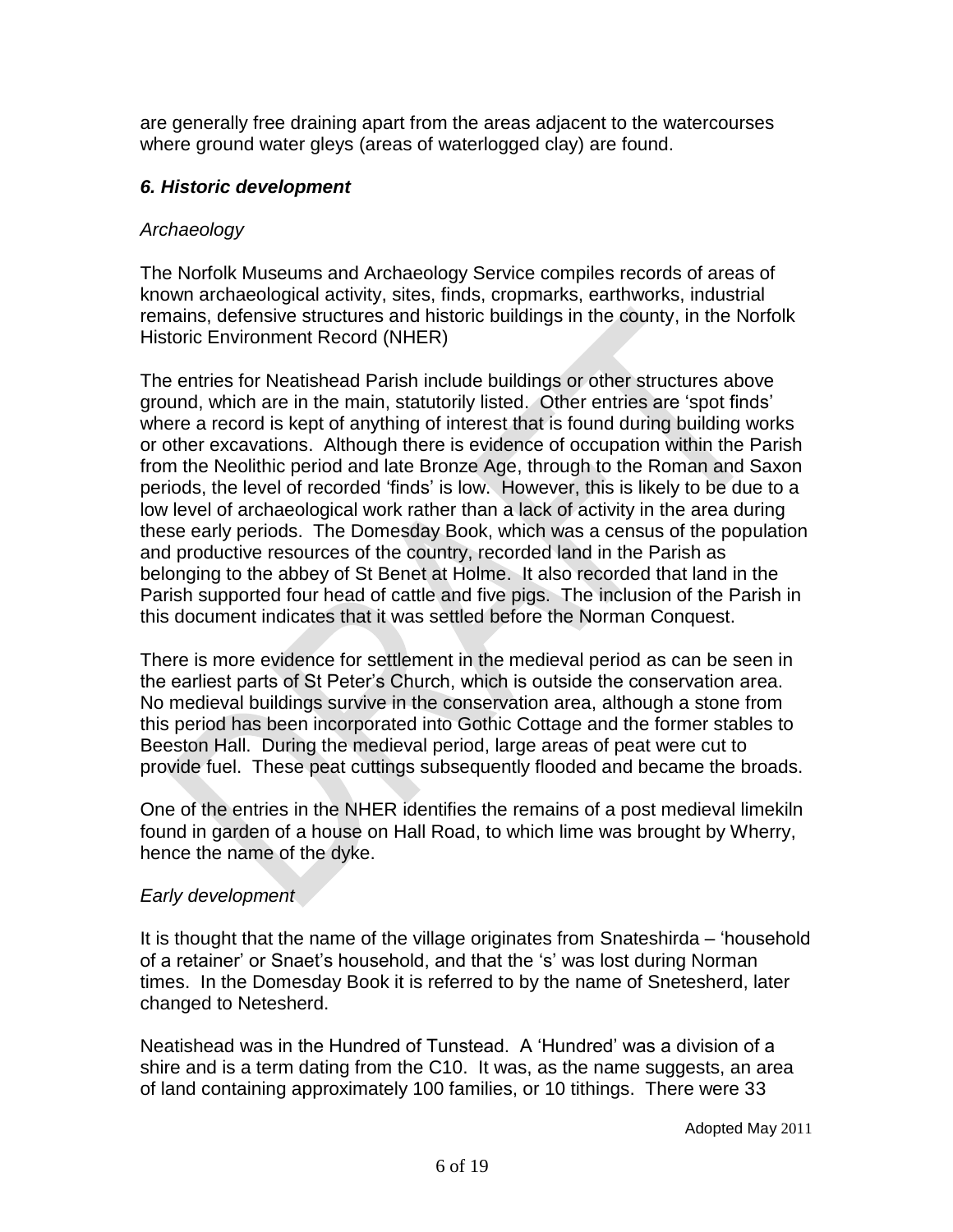Norfolk Hundreds listed in the Domesday Book in 1086, and they remained the accepted units of administration and taxation until 1834.

In common with other parts of East Anglia, the area benefited from the wealth of the woollen trade during the 15 and 16 centuries, as can be seen by the fine church of St Michael, Barton Turf nearby, and in its heyday, Neatishead parish church, St Peters, at Threehammer Common. At that time the church was considerably larger than it is now; a tower with a spire, chancel and nave extending almost to the churchyard gates. However, by the end of the 17c, with the gradual decline of the East Anglian woollen trade, the church had fallen into decay and in the late 18c the chancel was converted to be used as the church, much as can be seen today.

The parish had all the usual facilities; Faden's map of Norfolk published in 1797 indicated a post mill between Threehammer Common and Cangate Common, subsequently replaced by the present tower mill in the early 19c, but now no longer in use.

In 1845, White's History, Gazetteer and Directory of Norfolk records the population of the parish of Neatishead as 697 occupying 1905 acres of land. In common with other rural settlements at that time, it would appear that the parish was largely self sufficient, as in addition to the usual yeoman farmers, the occupations listed included all the trades expected to support a self contained settlement - beer seller, bricklayer, blacksmith, saddler and grocer, wheelwright, and ironmonger, curate, gardener, tailor and draper, veterinary surgeon, schoolmaster, joiner, butcher, plumber and glazier, Baptist minister, tailor/post office.

White's Gazetteer also records that the 'House of Industry' and attached workhouse for the Tunstead Hundred was at Smallburgh, and it is possible that land at Workhouse Common in the parish of Neatishead was used for the grazing of animals in association with this.

The Baptist Chapel, founded in 1811 by William Cubitt supported a thriving Sunday school with 150 children and 20 teachers in the 1850s which was enlarged in 1857 to seat 332 persons.

Census returns for latter half the 19c indicate that nearby country house estates were significant employers. Links with Beeston Hall in the west of the parish were particularly strong; the wooded area to the east of Neatishead (Street Plantation) formed part of the Beeston Hall grounds, the ornate flint Gothic style wall adjacent concealed the stables (now demolished), and cottages on The Street (such as the rows adjacent to Victory Hall and opposite The White Horse) housed estate workers and their families. The Old Laundry on Street Hill also served the Hall.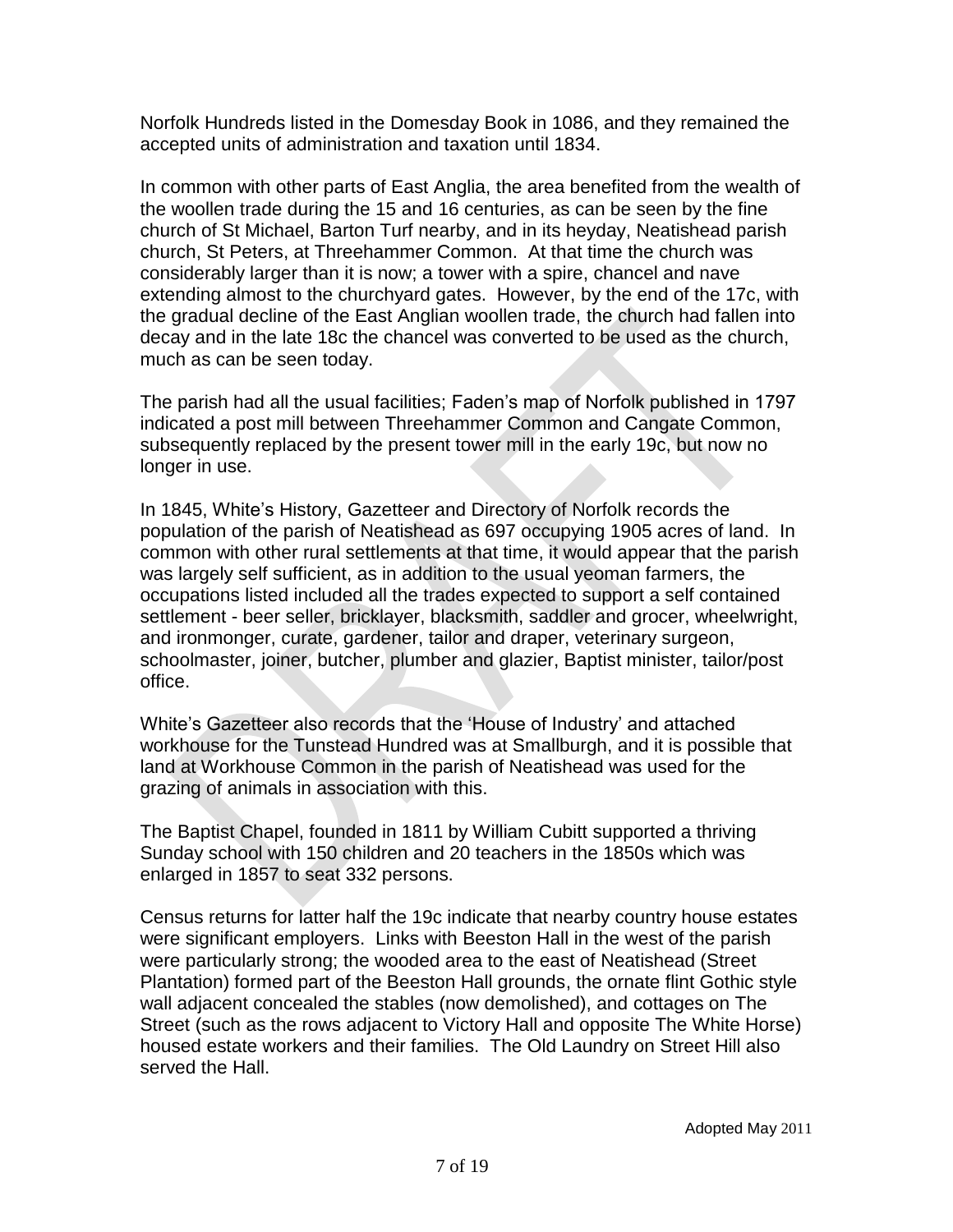The Preston family of Beeston Hall were active in village life, financing the construction of the school at Butchers Common in 1846, which not only educated the children of the village, but provided 'night classes' for the adults. The school was enlarged in 1863 to accommodate 140 children, and before the days of state funded education, was entirely supported by the Preston family. The Victorian school building was eventually sold to the County Council in the 1970s and was converted to a private house following the opening of a new school built on land behind in 1990.

In 1868 the Methodist Chapel in Irstead Road was built on land donated by Sir Jacob Preston. A bungalow now occupies the site after the chapel was demolished in the 1960s. The Preston family also built a reading and club room for the village on Street Hill. Shortly after the First World War this was purchased by the parish from Sir Edward Preston and was extended and reopened as the Victory Hall in 1919, as a memorial to the village men who had lost their lives in the war. It continued to play a significant part in village life until 2009 when the New Victory Hall was opened on adjacent land. The former Victory Hall was then sold to be converted to a dwelling.

#### *Later development*

By the middle of the  $20<sup>th</sup>$  century the population of the parish had fallen to 458 and in the most recent census in 2001, had risen to 537 in 235 households. The decline in population in the late 19 and early 20 centuries was in part due to the agricultural depression in the 1870s and subsequent changes in agricultural practice, with the amalgamation of small farmsteads into larger farming units and increased use of mechanisation providing fewer opportunities for local employment.

With increased mobility allowing residents to work away from the village, the pattern of development changed during the 20 century, when a number of detached houses in large gardens were constructed, many taking advantage of access to the waterside on both sides of Limekiln Dyke. Although the foot print of the village has not changed substantially over the centuries, this is very evident on Hall Road, but can also be seen in the late 20c extension to the village on the rising ground to the south, and on Irstead Road towards The **Staithe** 

More recently, the name of Neatishead became well known due to the nearby [RAF Neatishead](http://en.wikipedia.org/wiki/RAF_Neatishead) radar station. Opened in1941, it housed the installation of the first secret radar system and 40 service personnel billeted in nearby villages began training on this radical early warning system. It was of paramount importance during the Cold War and as it still includes the last Cold War assembly in Great Britain it is of considerable historic interest. This has been recognised nationally in that some parts of the site have been included on the list of scheduled ancient monuments. However, as the site is some 2km to the south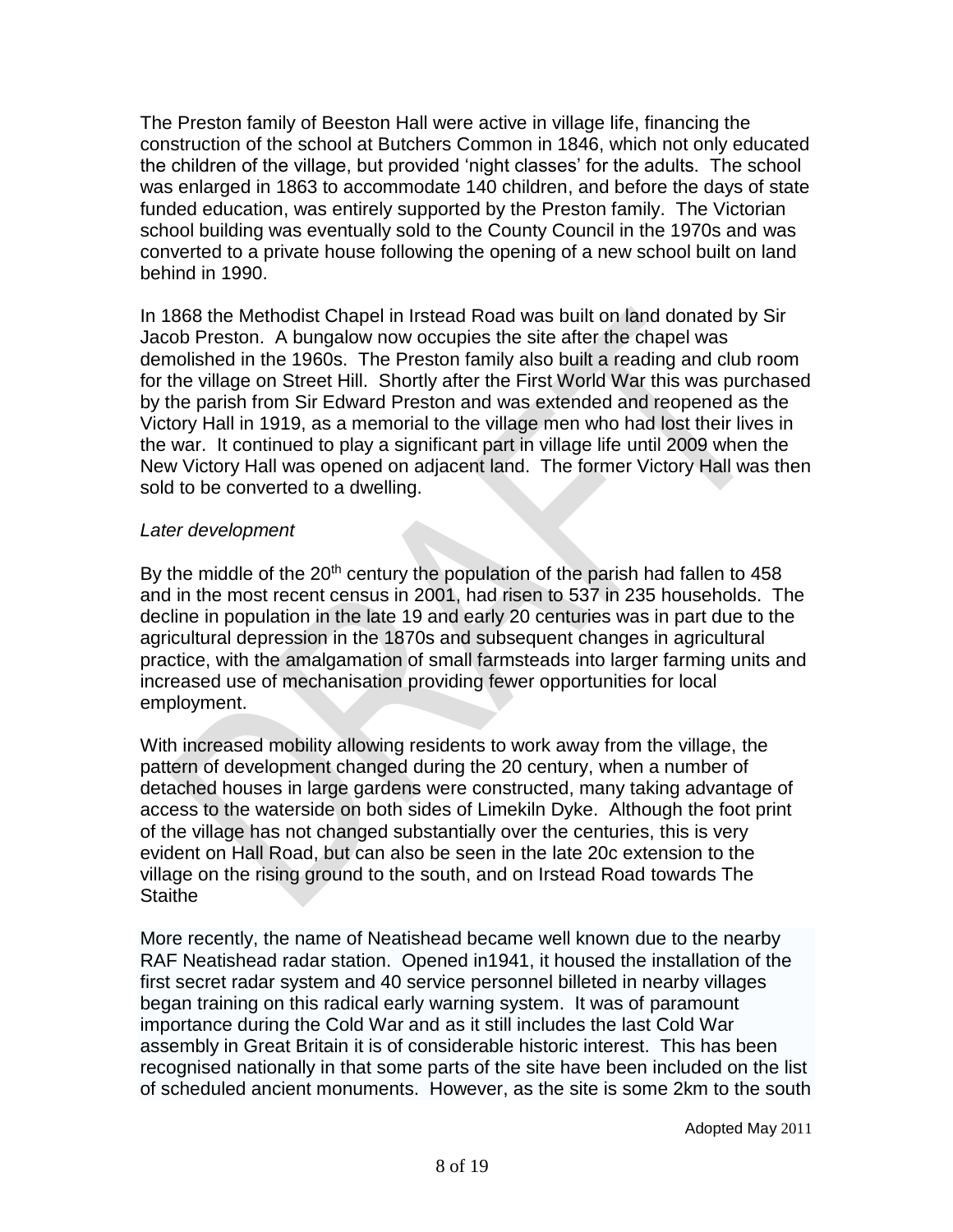of Neatishead village, it would not be feasible to extend the conservation area to include the base. Activities on the site were scaled down in the early 1990s and the original operations building was converted to a museum, but the rest of the RAF base remains 'operational'. There were various associated installations throughout the area and a curious reminder of the base remains at Threehammer Common, where a building constructed during the early 1950s to resemble a simple a chapel, was designed to accommodate a standby emergency generator if the Neatishead radar station was put out of action. The building was subsequently used as a farm store and is now semi-derelict, but is listed, grade II for its historic importance.

## *7. Spatial analysis.*

The existing Neatishead conservation area is centred on the village around Limekiln Dyke, the Staithe and the road junctions leading to Irstead and Barton Turf. The historic settlement is compact and concentrated to the south east of Limekiln Dyke, where Street Hill and those parts of the Street and Irstead Road nearest the crossroads contain a tight development of mainly smaller dwellings built close to the road. The absence of pavements in the village adds to the intimacy of the street scene. Along Irstead Road towards The Staithe, development is restricted to the north side of the road; the houses are of medium size, set further back form the road in larger plots with a variety of mature trees, with a consequent change of character. To the south of Irstead Road, new development on rising ground, whilst in a different form, does not unduly disturb the historic rhythm of the village. North of Limekiln Dyke on Hall Road the houses almost exclusively dating from the mid 20c, are generally sited on the higher ground nearer the road in large gardens with many mature trees. The conservation area boundary extends to the north west of Limekiln Dyke to include farmland and Ikens Farm (shown as Storey Farm on early maps), a major farm complex dating from the late 18c.

The village benefits from a richly wooded setting with Street Plantation to the west providing a backdrop to the historic centre, and carr woodland with mature trees around Limekiln Dyke and to the east.

## *8. Character analysis*

## *Use & activity*

Prior to the middle of the  $20<sup>th</sup>$  century, a large proportion of the population must have found employment within the parish or close by, predominantly in occupations relating to agriculture or the surrounding wetlands. The majority of the buildings in the village were and still are, in residential use. Small to medium sized cottages prevail, most of them set in gardens large enough to grow vegetables for the family. Traditionally, these smaller dwellings were tied cottages in the ownership of the employing farmers; many if them would have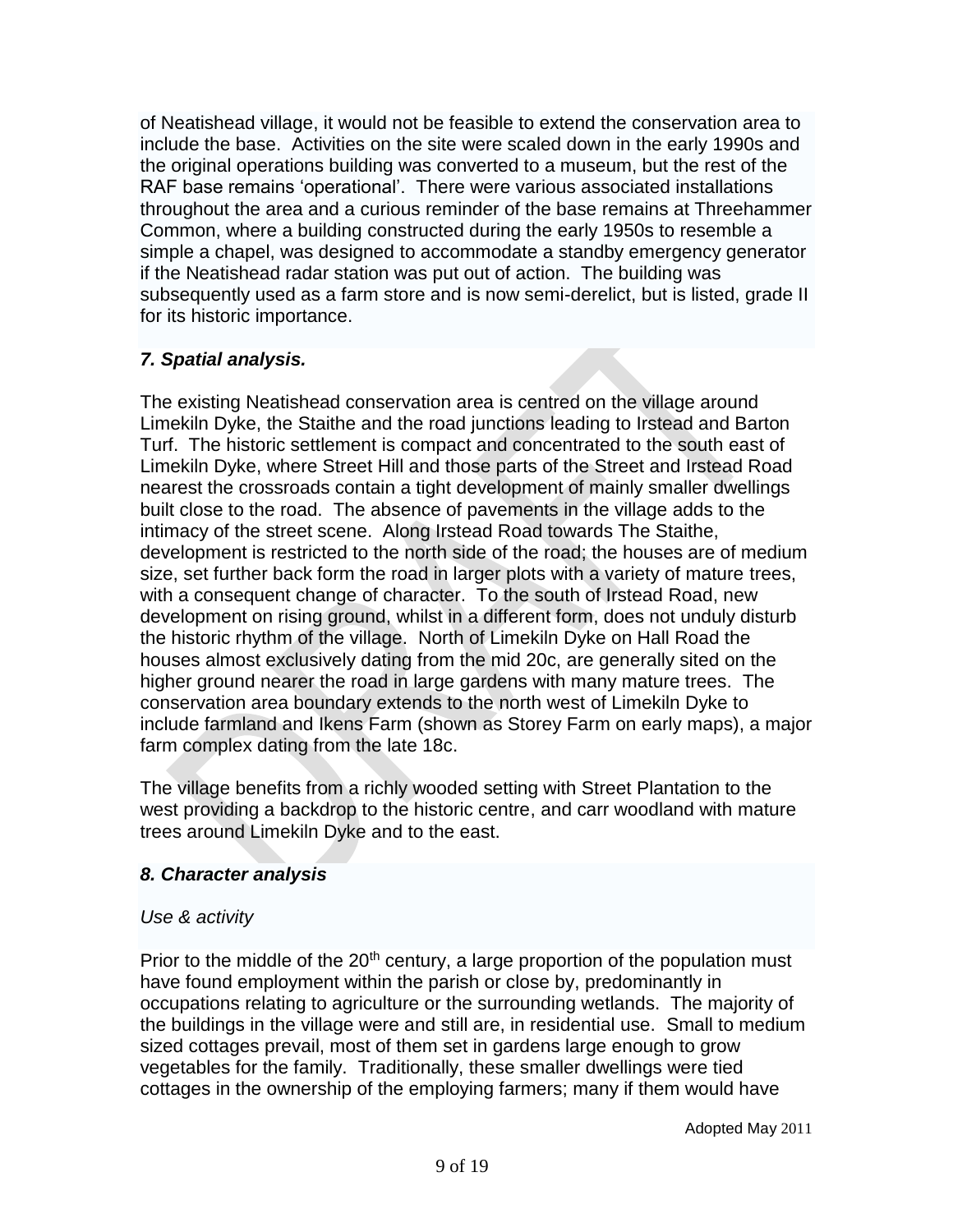been connected to Beeston Hall, which was a major source of employment until the middle of the last century.Nowadays, changes in agricultural practices and improved transport have meant that less of the residents work in the parish, and the riverside setting has made this a popular location for retirement and for holiday accommodation, although unlike some other settlements in the Broads area, the proportion of buildings in seasonal use appears to be relatively low.

#### *Streetscape and buildings*

#### *Street Hill and The Street*

Street Hill and The Street are characterised by;

- **a** tight knit streetscape
- no kerbs or pavements
- **houses often built to the edge of the road, enclosing the street**
- terraces of small to medium sized traditional workers cottages
- cottages interspersed with individual buildings such as the public house and larger houses.

Approaching the village from the south west, the new Victory Hall is visible above Street Hill. New Victory Hall is a landmark building of contemporary design in contrast to the vernacular of the rest of the village and incorporates innovative energy efficient methods of construction and heating, which has proved to be a popular addition to village life. It is set back from Street Hill on rising ground behind an additional parking area with recycling facilities. This area and the site on which New Victory Hall stands have an open aspect in contrast to the intimate feel of the historic settlement. A newly planted hedge will give more enclosure in due course, but the two areas would benefit from being more integrated, particularly in the respect of surface materials and landscaping. On Street Hill (which in reality is more of a gentle slope) the entrance to the historic village is marked on the right by The Old Laundry, an unspoilt mid 18c brick house, which was once part of the Beeston Hall estate. Opposite the original 19<sup>th</sup> century Victory Hall presents a strong asymmetrical gable to the road, and is constructed with traditional materials of pantile and brick with decorative polychromatic brick arches above openings. It has recently been converted to a dwelling.

Beyond the original Victory Hall a row of modest traditional cottages form the edge of the street. The traditional roof covering has been replaced with concrete tiles and all have replacement doors and windows. On the opposite side, the road opens up into an informal green area which allows a view of the rear of houses in The Street, and to a 19c cottage at the rear of The Old Laundry. There is a certain ambiguity about which parts of this area are in private hands and which are in the public domain. In fact this area is in private ownership, but available for the use of residents. The red public telephone box, village sign and a seat could form an attractive focal point to this part of the village which would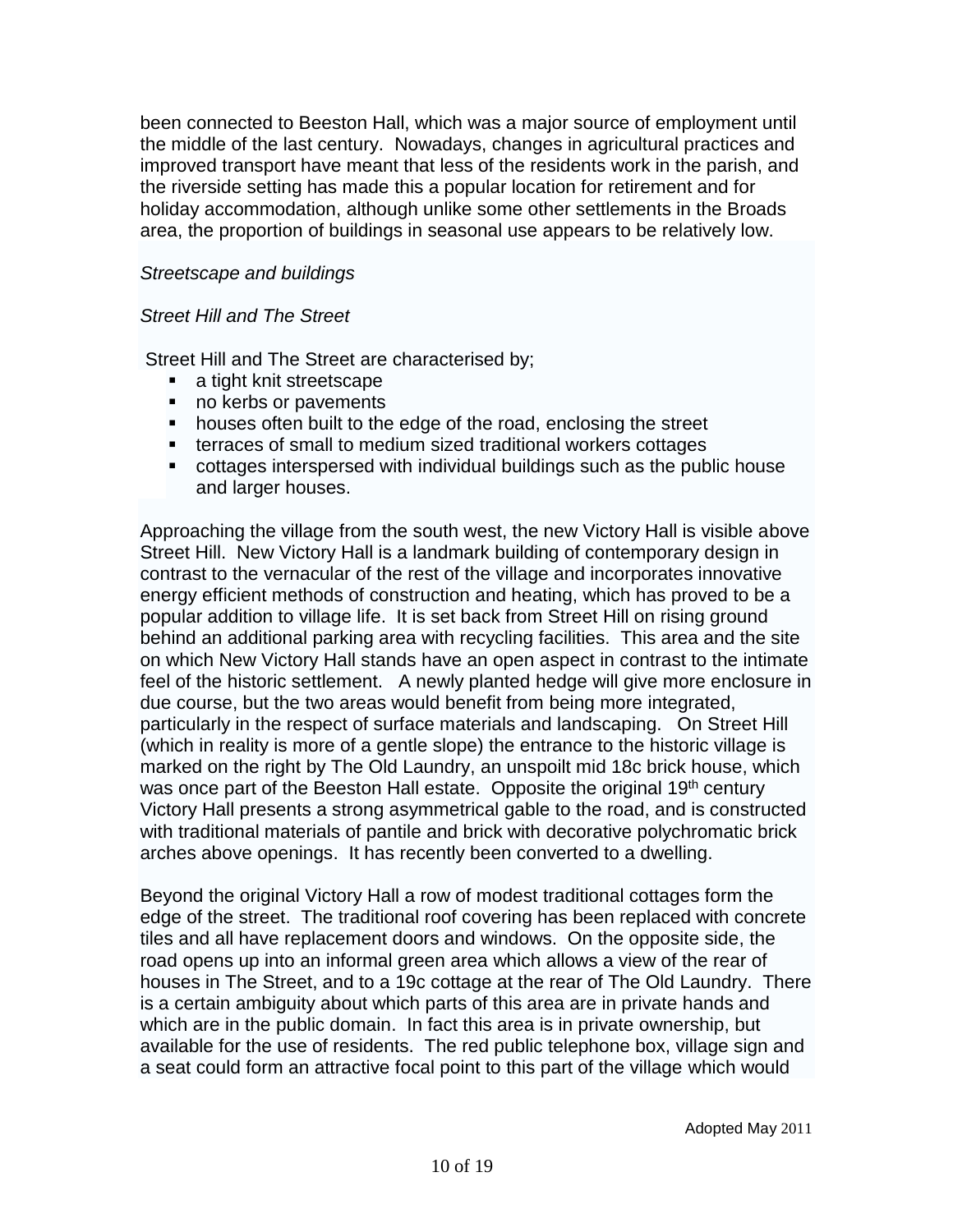benefit from improved landscaping and the removal of the spider's web of overhead telephone cables.

At the bottom of Street Hill the road divides at right angles; to the right The Street continues through the village and to the left a short informally surfaced roadway leads to Street Plantation, on the edge of the Beeston Hall estate, a densely wooded area which forms an unexpected visual 'stop' to the lane. The surfacing of the road could be improved here. A high flint and brick wall in Gothic design, between the gable of the terrace of cottages on Street Hill and a white painted house is a real surprise. This wall with its crenellated parapet was part of the stable block for Beeston Hall. The high central arch must have been an impressive entrance to the stable courtyard, but as the stables behind have been demolished, the area now contains a variety of storage sheds and garages. The house beyond the wall, also in Gothic style, is white painted brick with a crow stepped gable leading to a length of recently built redbrick wall which curves into the entrance to the wooded area. On the opposite side a lane gives access to new houses behind the street frontage. On the street frontage a terrace of cottages look to be of a traditional form, but appear to have been heavily modernised in the late twentieth century. A narrow gap in the frontage allows views past an interesting but range of 19c stables with a hay loft in the centre, which has recently been repaired and converted to residential use. Beyond this is another recently constructed house..

Back onto the street frontage a row of houses runs into The Street past the 19c white painted brick Regency Guest House incorporating a former shop, and an earlier late 18c house (Grade II listed) of good local brick with a modillion cornice, with a more modest painted house attached, to the White Horse Public House at the cross roads. Again good local brick, and although the windows have been replaced, they are in a traditional style.

Opposite the public house a row of painted brick terraced cottages completes the other side of The Street. Unusually in this part of Neatishead, they are set back behind small gardens, but have also been .modernised in the 20c, although the original clay pantiled roof has been retained.

The Street turns sharply to the north beside the White Horse where two attached cottages on the street frontage continue the enclosure of the street to the west, whilst opposite the 19<sup>th</sup> century rendered building used as a restaurant encloses the view of The Street from the west. Beyond this three 20c houses are set in more generous gardens. In contrast to The Street, the character changes to a more rural feel, with low lying land behind the public house before the bridge over the diminutive water course feeding Limekiln Dyke, which is boarded by trees. The bridge marks the edge of the village settlement and the watercourse the parish boundary with the parish of Barton Turf.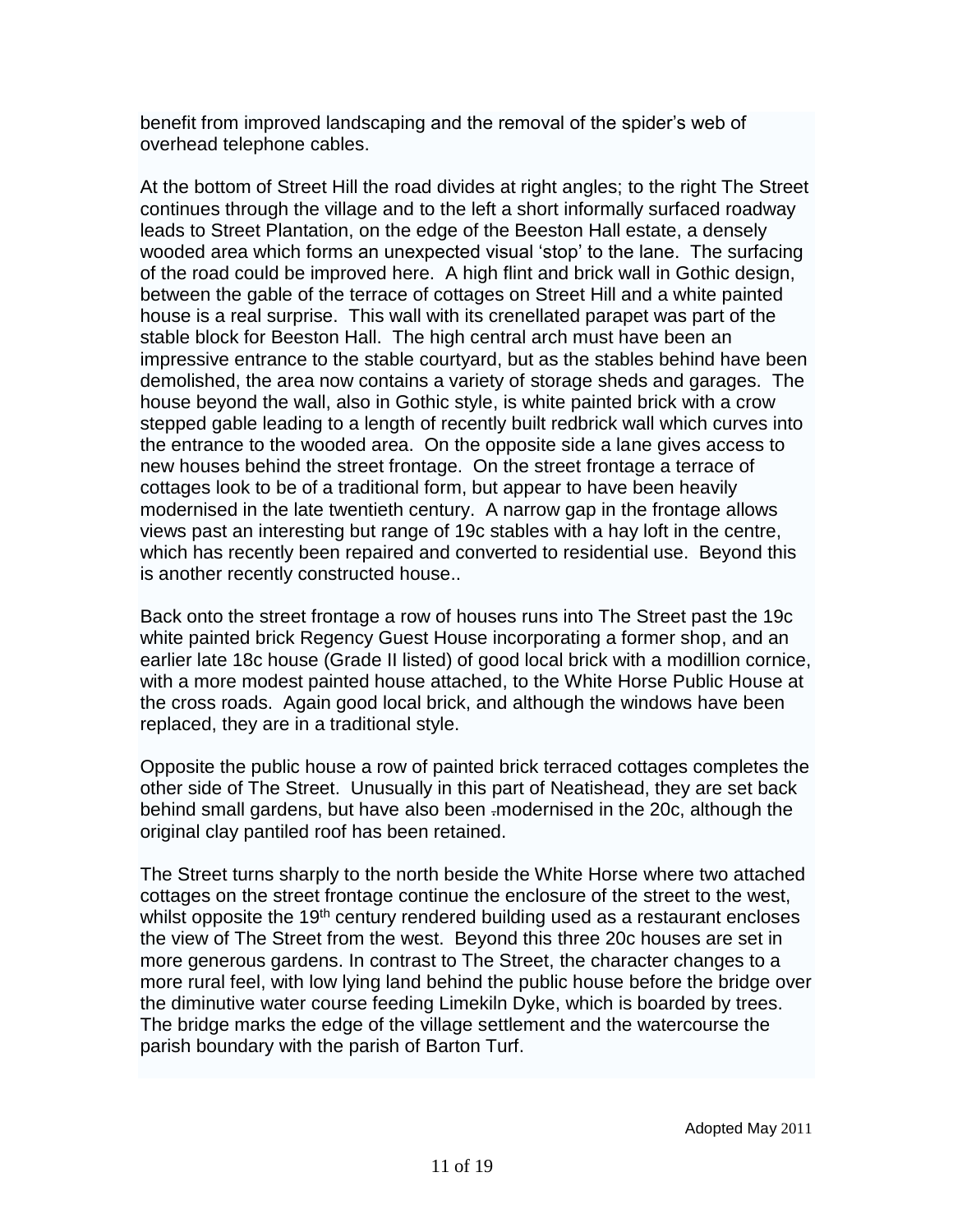Beyond the bridge, and opposite the junction with Hall Road, Iken Cottage is a small scale traditional brick and pantile cottage with catslide dormers, which, is almost hidden by tree planting. Beyond this, as the land rises up from the flood plain and well outside the village envelope, Ikens Farm complex is a prominent landmark. The handsome late 18c house, built of local red brick with a thatched roof, is set back from the road; a range of farm buildings including a threshing barn of the same period and construction meets the road at right angles.

#### *Hall Road*

Hall Road is characterised by;

- open countryside to the north
- detached houses in wooded settings to the south.

Hall Road marks the northern edge of the settlement around Limekiln Dyke as well as the conservation area. At the junction between Smallburgh Road and Hall Road, the generous grounds and neat lawns of White Lodge, allow a rare view to the watercourse leading to Limekiln Dyke, although at this stage it is of such a small scale that it is difficult to appreciate the extent of Limekiln Dyke downstream. White Lodge, prominently positioned on rising ground is of simple elegant design, its white painted rendered walls and regular rhythm of sash windows of the late 19c or early 20c concealing an earlier building.

Beyond White Lodge, Hall Road is of a quite different character to the centre of Neatishead village. The open countryside to the north stops abruptly at the road, with larger houses generally sited towards the road taking advantage of the higher ground, and well wooded grounds behind running down to the low lying land beside Limekiln Dyke to the south. Extensive tree cover and glimpses of boat houses and the dyke give a sense of the landscape beyond. The majority of these houses date from the 20c, although there are a few earlier properties, such as Lime Kiln Cottage.

## *Irstead Road*

Irstead Road is characterised by;

- $\bullet$  a mix of 20<sup>th</sup> century and earlier houses
- the road is set down below the level of the countryside to the south emphasising the topography of the village setting

At the cross roads beside the Public House, Irstead Road continues to the east, past the Old Saddlery Restaurant which partially stops the view from The Street. Beyond, 20c houses and a few earlier cottages, again built close to the road on the higher ground, are mainly detached, in plots running down to marshy land divided by drainage ditches beside Limekiln Dyke. The development on the south side of the road is almost exclusively of the 20c, although some are on the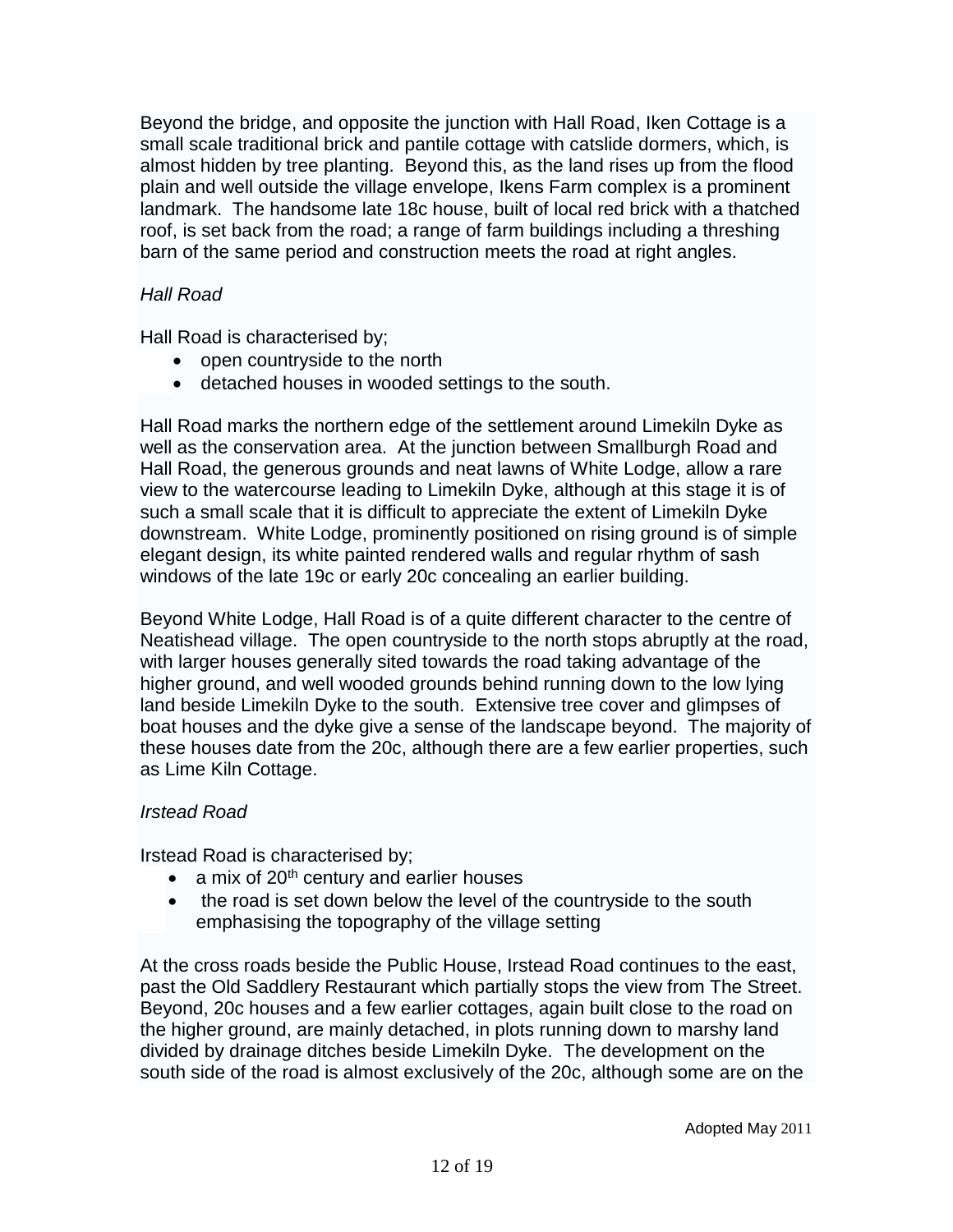sites of earlier houses, such as Brick Kiln House, opposite the former White Horse bowling green where the remains of a brick kiln was evident until the Second World War. Whilst the 20c houses to the south are on higher ground than those to the north of the road, their effect is not intrusive. After this development, buildings are limited to the north of the road and views across the open countryside to the south are restricted by the higher ground, giving a sense of enclosure.

To the north, a mixture of  $20<sup>th</sup>$  century and earlier buildings continue, mainly in residential use, the exception being the Nancy Oldfield Trust which occupies one plot, where approval has recently been granted for an additional workshop.

The Staithe running down to Limekiln Dyke is almost out of the village. Apart from the bridge over the largely insignificant stream on Smallburgh Road, this is the only part of the water which is accessible to the public. There are no long views of the Staithe; a gap in the hedges and trees on Irstead Road gives access to a small car park with a timber enclosure for refuse collection, and a grassed area in front of a short tongue of water for the mooring of boats leads to Limekiln Dyke. The area is delineated by the trees in the adjacent properties and walkways of hoggin either side of the staithe leading down to the dyke itself. The informal landscape treatment contributes to this quiet and peaceful place and this character should be retained. It is possible to walk to the waters edge at the end of the Staithe, although it is regrettable that it is not possible to gain more than a very restricted view of Limekiln Dyke. The overwhelming impression of the character of the dyke is of slow running water gently winding between informal gardens on low lying ground divided by drainage ditches, with mature trees and woodland shielding the houses from view – a very private place and much better appreciated from the water. There are frequent inlets from the dyke for boat moorings and access to traditional boathouses of varying sizes, although access by boat is restricted to the west of The Staithe due to the width and depth of the watercourse

Beyond The Staithe are two further  $20<sup>th</sup>$  century house, the last of which has recently been sympathetically extended. Mature trees make an important contribution to the character of the area, particularly at the boundary of the conservation area at a right angled bend in Irstead Road, where deciduous woodland prevails.

#### *Buildings and traditional materials.*

Five buildings within the conservation area boundary are included in the Secretary of States list of buildings of special architectural or historic interest. These are listed in Appendix 3*.* There are also a number of buildings which are considered to make a positive contribution to the character of the conservation area and these are noted in Appendix 4. There are no scheduled monuments in the conservation area.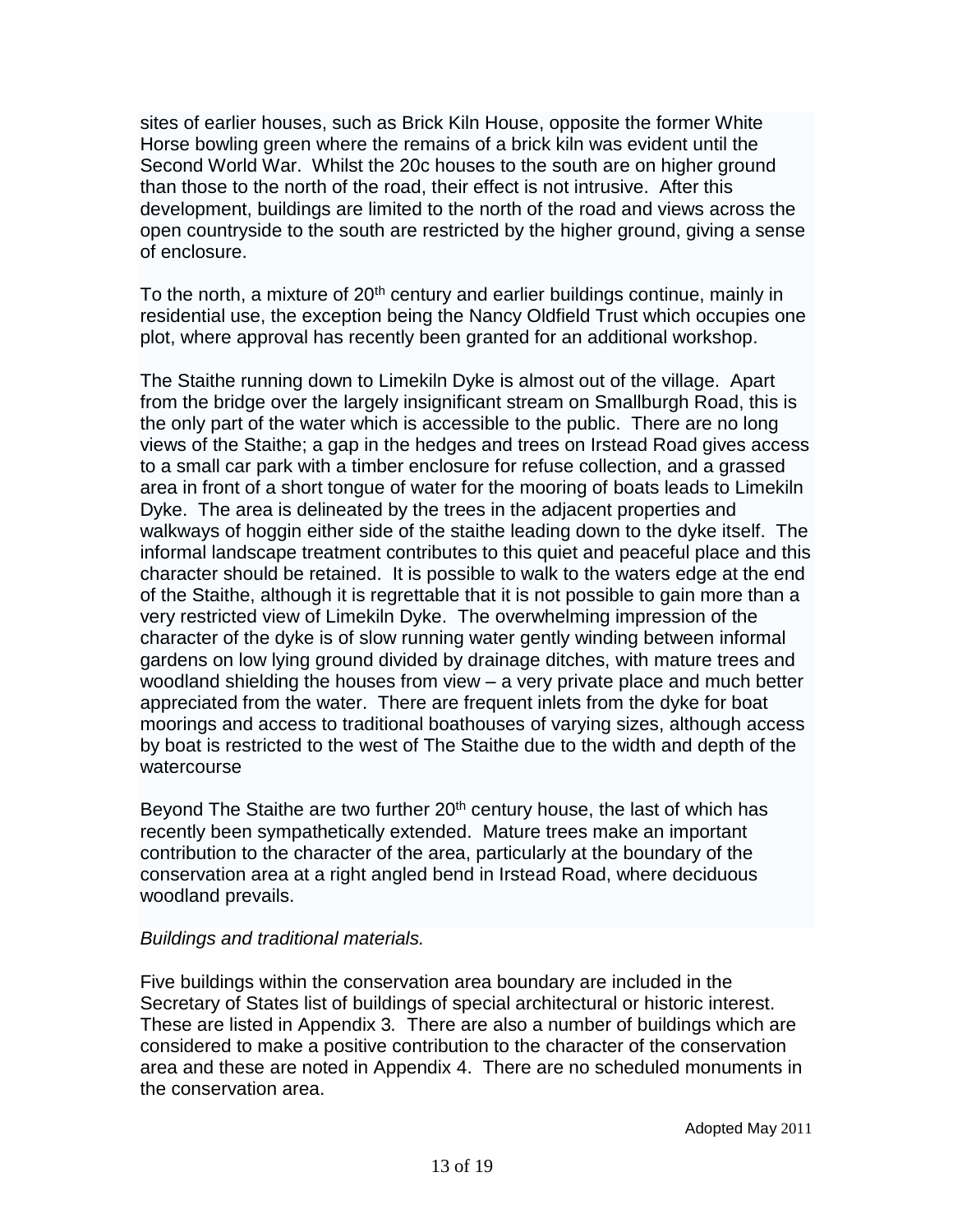Red brick and red or black pantiles, are materials traditionally found in North Norfolk, and they predominate in the pre 20c buildings in the conservation area. Some of these buildings have been painted and the pantiles replaced with alternative materials in the 20c. The earlier buildings have steeply pitched roofs some of which were probably thatched; Ikens Farm is a notable survivor. In the main, ridges run parallel to the line of the roads, reinforcing the sense of enclosure, particularly with the terraces in The Street. It is reasonable to conclude that many of the cottages in the village were constructed of locally produced materials. Local clays are suitable to produce the traditional soft red brick and Kelly's Directory of 1845 records a brick maker in the village; the remains of a brick kiln were evident until just after the Second World War at the site of Brick Kiln Cottage in Irstead Road, opposite the White Horse bowling green, and it is thought that lime was brought by wherry from Barton Broad to the lime kiln (the site of which is in the garden of Kingfishers) on the opposite side of Limekiln Dyke.

In the main, later buildings have continued the use of these local materials or ones that have a similar tonal value, which has helped to maintain the character of the village. A variety of other materials have been introduced in the 20c buildings beside Limekiln Dyke. Stained timber, painted render and plain clay tiles are found here, which seem to fit in with the general character of the waterside setting. However, this has much to do with the form of the individual buildings, some contributing more than others to the character of the area. Boathouses are a prominent building type on the waters edge, generally constructed of timber with modern corrugated sheet roofing substituting for the traditional corrugated iron covering.

#### *Trees and open spaces.*

Conservation area designation provides protection for nearly all trees within the boundary. The wooded areas to the east and west of the village and the many mature trees within the village are extremely important to the character of the conservation area, and both short term and long term maintenance should considered by owners to retain their positive contribution. .

The two public open spaces, on Street Hill and at The Staithe and the private grounds of White Lodge make significant contributions to the character of the conservation area.

#### *Boundaries*

Timber fences and deciduous hedges are the main materials for boundaries throughout the conservation area, the latter reinforcing the rural character in the more open parts of the village. In the main, low picket style timber enclosures are visually more successful than open post and rail or taller close boarded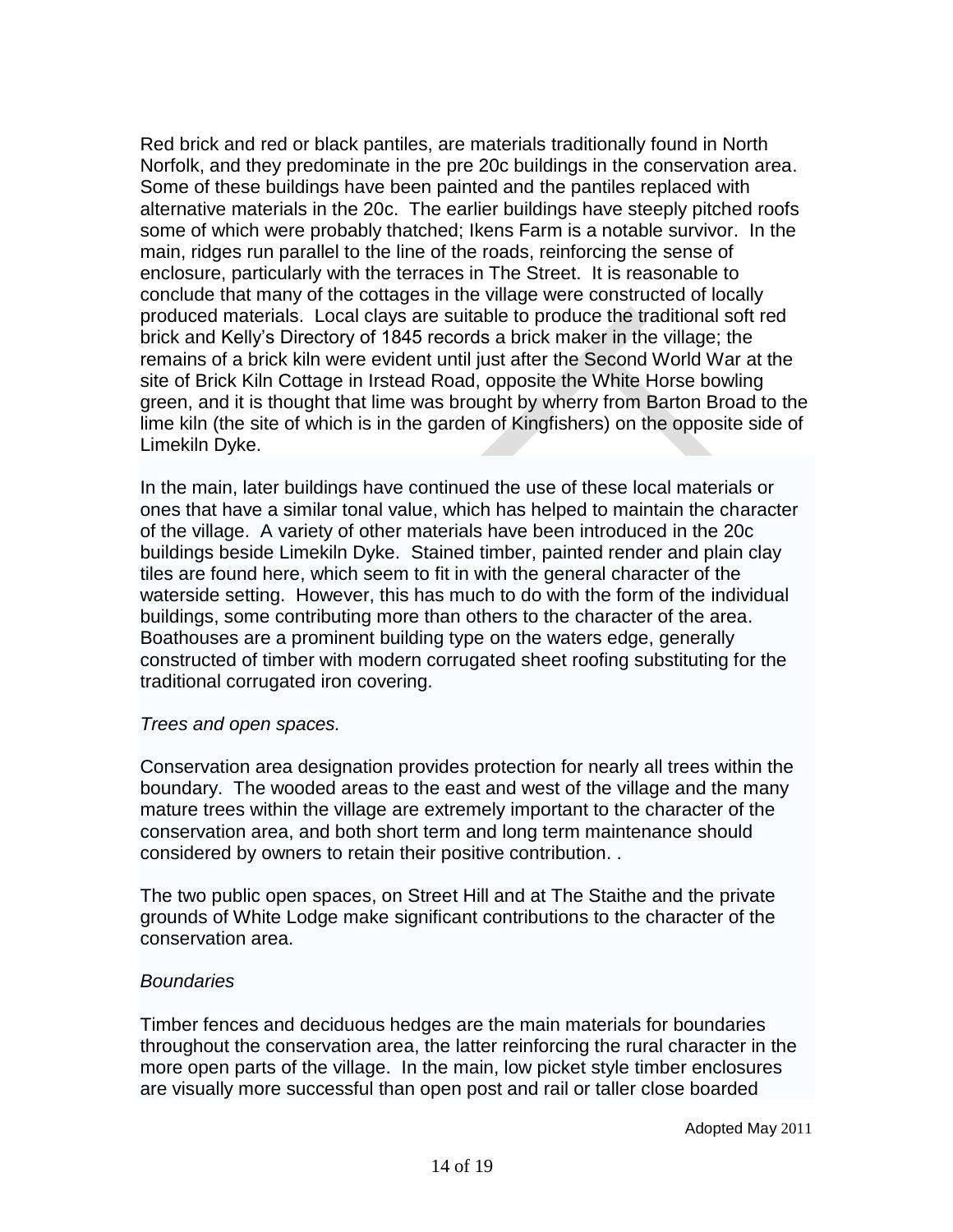fences. There are a few examples of hedging behind brick walls. In The Street, buildings are generally constructed on the edge of the road leaving little room for a boundary treatment but cottage garden planting provides a pleasing setting to the fronts of some of the houses.

#### *9.Issues, pressures and threats*

Generally the buildings and gardens in the conservation area are well maintained and there do not appear to be any structures that would qualify to be on the Buildings at Risk Register.

However, the special character of conservation areas can easily be eroded by seemingly minor, and well intentioned, home improvements such as the insertion of replacement windows and doors with ones of an inappropriate design or material, (for example hinged opening lights in lieu of sash windows and UPVC instead of painted timber). This can be a particular issue with unlisted buildings that have been identified as contributing to the character of the conservation area. In line with current legislation, all complete window replacements are required to achieve minimum insulation values, but recognising the affect that inappropriate replacements can have, Local Authorities are empowered to relax that requirement when considering the restoration or conversion of certain buildings within conservation areas, and advice should be sought from the local Planning Department at an early stage.

Apart from the developments to the south of Irstead Road and along Hall Road, the majority of the new buildings in Neatishead are on infill plots. Care should be taken to ensure that any future new development is sensitively sited and is sympathetic in scale, form, materials and detailing to local traditional building styles.

Road finishes are generally tarmacadam and notable features of the village are that there are no formal pavements beside the roads or any street lighting, which contribute to the informal rural character of the village.

## *10. Suggested improvements*

- The surface of the lane to Street Plantation.
- Rationalisation of overhead lines and wires, particularly on Street Hill and The Street
- General maintenance of public spaces on Street Hill and The Staithe
- Rationalisation of overhead lines and wires
- Integration of landscaping and materials to the parking areas around and in front of New Victory Hall.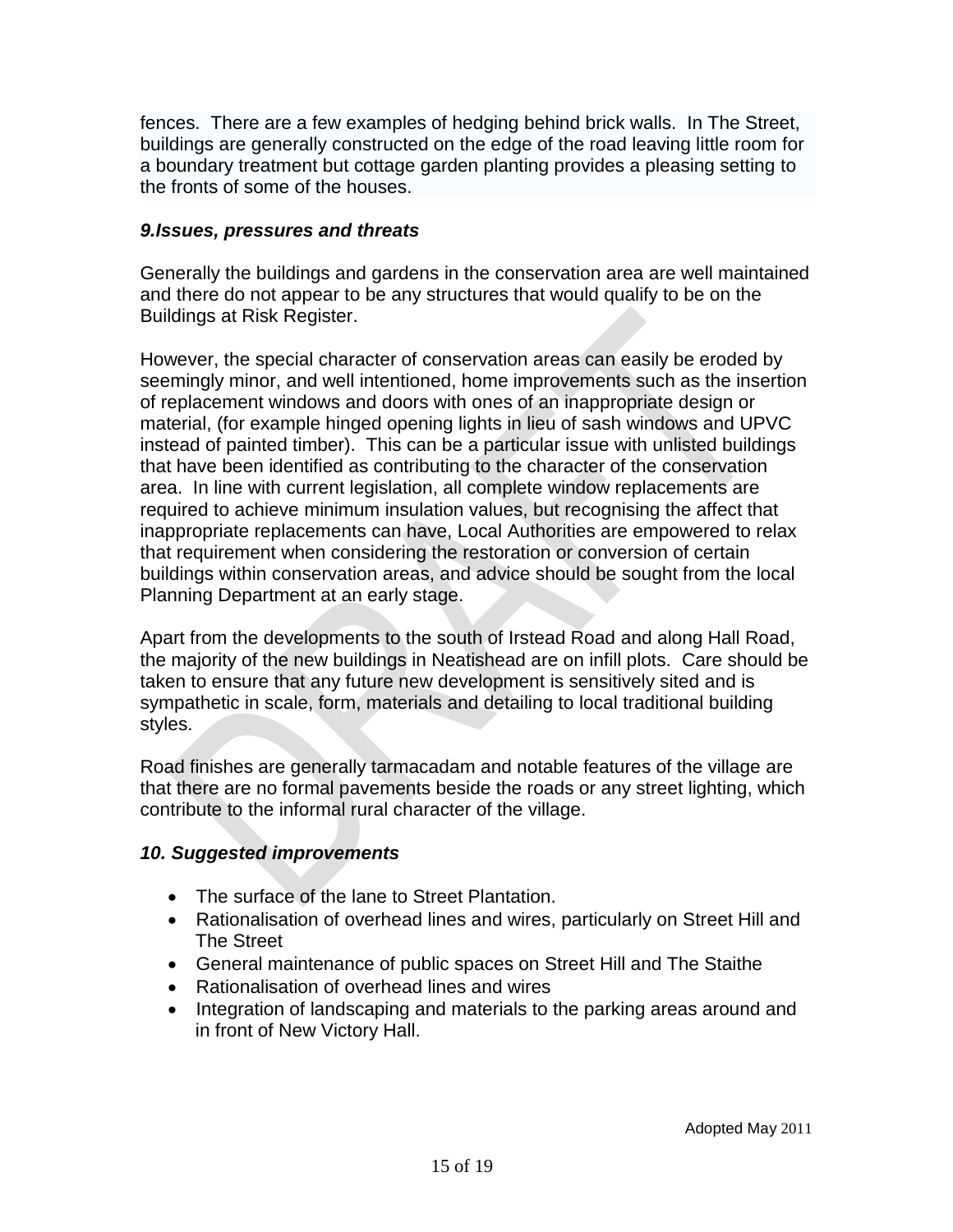## *11. The conservation area boundary.*

Part of the conservation area falls within the jurisdiction of the Broads Authority and the remainder is with North Norfolk District Council. The Broads Authority boundary is drawn quite tightly around the properties with access to Limekiln Dyke. Irstead Road forms the boundary to the south until it makes a right angle turn to the north, when it cuts along a field boundary and drainage ditches to cross Limekiln Dyke and an inlet around the boundary of Limekiln Cottage to join Hall Road, which forms the northern boundary of the conservation area. At the junction of Hall Road and The Street the boundary runs south on the eastern side of the road to join Irstead Road at the south west corner. The North Norfolk section of the conservation area adjoins to the south west, to include the remainder of the village; the boundary runs from Irstead Road behind the built up area to the south to join Street Hill, then down Street Hill and turns to the west to include the old Victory Hall and the buildings adjacent, along the edge of Street Plantation, then running roughly parallel to Smallburgh Road to include Iken's Farm and arable land to the north west and back down the Smallburgh Road to join the Broads Authority section of the conservation area at the junction with Hall Road

*Suggested amendments to the boundary;*

- Southern boundary exclude part of arable field adjacent to 20c development
- South west corner– adjust boundary to follow the external line of the alder carr woods.
- Extend boundary to include the new Victory Hall

#### *12. Public consultation*

The Broads Authority is committed to public consultation. Views of the local community were sought on the consultation draft of the re-appraisal of Neatishead Conservation Area In line with the Broads Authority statement of Community Involvement. Feedback from the Consultation process has been incorporated in the adoption draft of the Appraisal where appropriate and where in accordance with relevant Broads Authority adopted Planning Policy..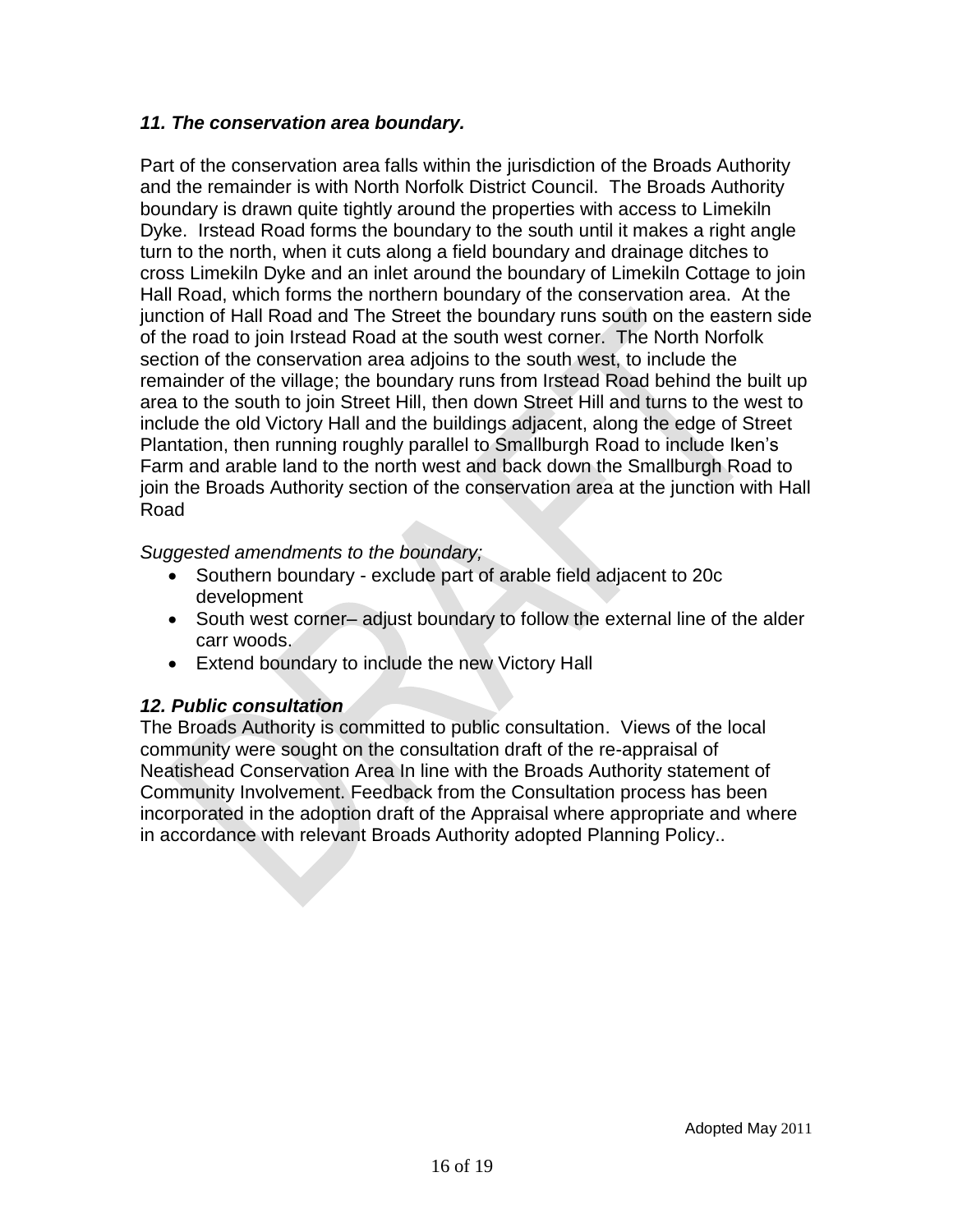## **Appendix 1**

#### **Policies**

Please note: The Broads Authority is currently reviewing and revising local policies, which will be published in a new Local Development Framework (LDF). The Broads Authority has already adopted a Core Strategy containing general policies and the specific saved local policies included in the Broads Authority Local Plan (1997) are still relevant.

#### **Appendix 2**

#### **Broads Authority guidance leaflets**

- o Keeping the Broads Special
- o Do I need Planning Permission?
- o How do I apply for Planning Permission?
- $\circ$  Building at the Waterside A guide to design of waterside buildings in the Broads Authority area
- $\circ$  Environment and Landscape How do I plan and manage trees and scrub alongside rivers?
- o Development and Flood Risk in the Broads
- $\circ$  Riverbank Protection Works A guide for riparian landowners
- $\circ$  Sustainability Guide Sustainable development in the Broads

## **Appendix 3**

#### **Listed Buildings within the conservation area**

Street Hill, The Old Laundry – Grade II House 80m north-east of The Old Laundry (March House) – Grade II Wall 70m n-w of Old Laundry – Grade II Iken's Farmhouse – Grade II Iken's Barn – Grade II

## **Appendix 4**

#### **Buildings that make a positive contribution to the character of the conservation area.**

*Smallburgh Road* Ikens Cottage 2 no Cottages behind White Horse PH)

*Hall Road* White Lodge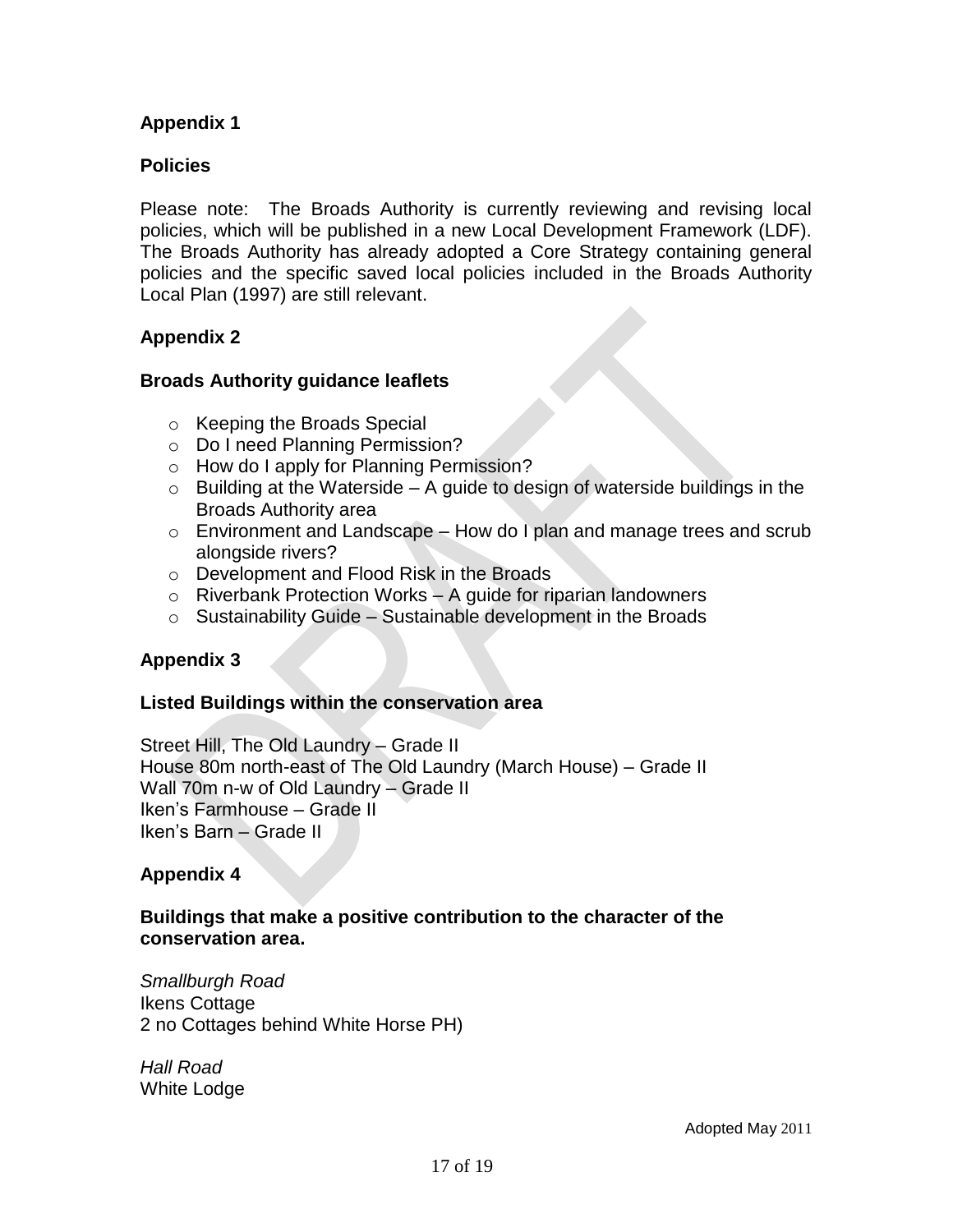Outbuildings adjacent to White Lodge Brick Kiln Cottage

*Irstead Road* Violet Cottage, The Cottage The Old Eagle **Woodcote** Estate House

*The Street/Smallburgh Road* Ye Olde Saddlery Restaurant

*The Street* The White Horse PH Cottage adjoining March House Regency Guest House Outbuildings and stable to rear of Regency Guest House Boswell's Cottage 86-88 Street Hill Old Victory Hall 70 Street Hill - cottage to rear of The Old Laundry

## **Appendix 5**

#### **References and sources of information**

A Popular Guide to Norfolk Place names, James Rye, The Larks Press, 1991 The Buildings of England, Norfolk 1: Norwich and North-East, Nicholas Pevsner and Bill Wilson English Heritage: Guidance on conservation area appraisals, 2006 English Heritage: Guidance on the management of conservation areas, 2006 Landscape Character Assessment – draft local character area 28 Ant Valley Faden's Map of Norfolk 1797 OS 1<sup>st</sup> edition maps The Royal Air force Air Defence Radar Museum – [www.airforce.co.uk](http://www.airforce.co.uk/) A Look at Neatishead, Alice Dennes, 1999 Heritage Environment Record, Norfolk Landscape Archaeology, Gressenhall White's Gazetteer and Directory 1845 Kellys Directory 1845 Cold War – Buildings for Nuclear Confrontation 1946 – 1989, Wayne Cocroft and Roger Thomas, English Heritage